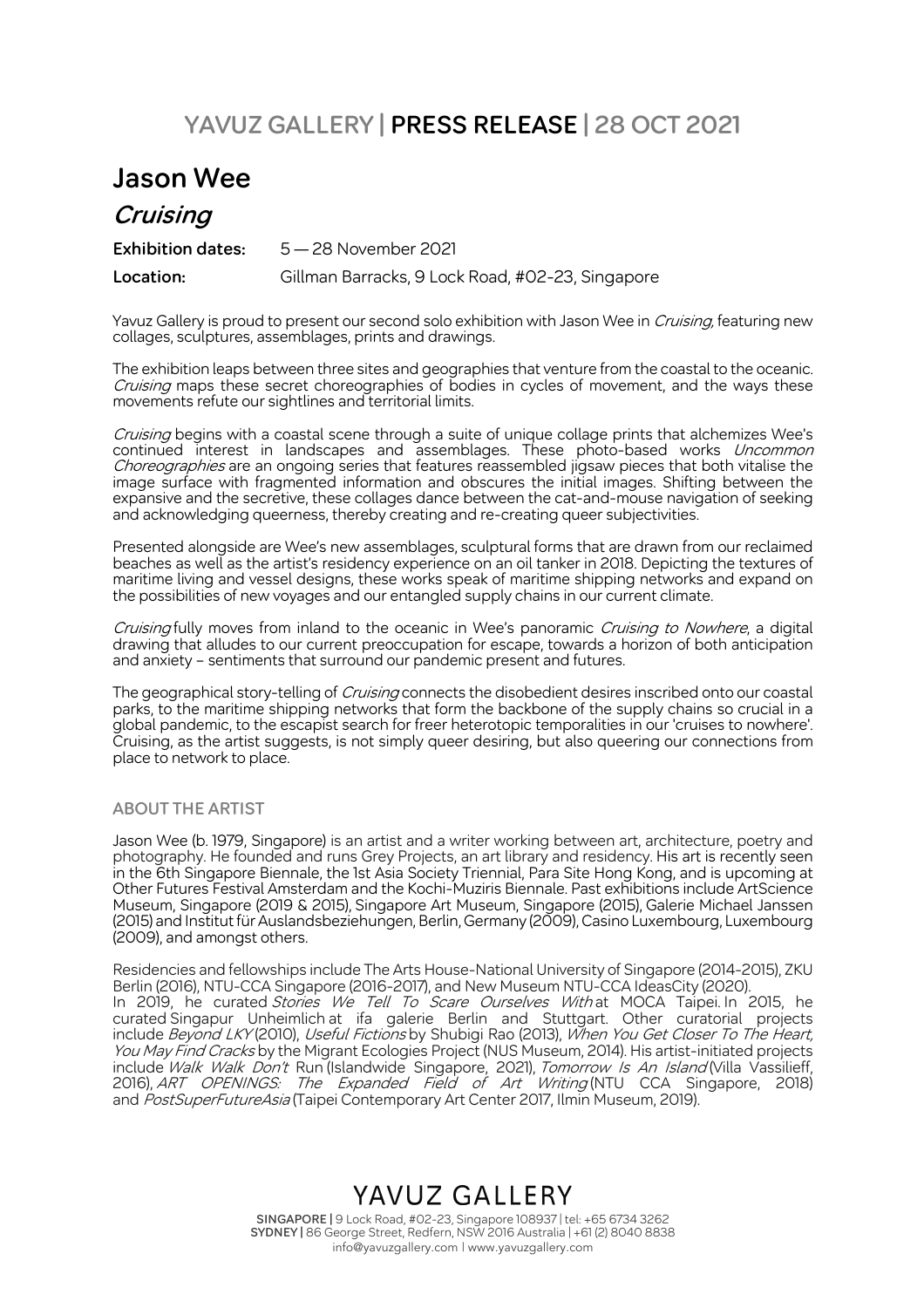He's the author of three poetry collections, including In Short Future Now (Sternberg Press, 2020). He edited numerous publications including the bestselling SQ21: Singapore Queers in the 21st Century (Math Paper Press).

**For further information on the artist and the works, please contact:** Caryn Quek, caryn@yavuzgallery.com All images are copyright protected © 2021 Yavuz Gallery

 $\frac{1}{2}$ 

**Selected Works**



Constellations (Tanjong Rhu), 2021, digital drawing, UV print on gold dibond, 60 x 30 cm

# YAVUZ GALLERY

**SINGAPORE |** 9 Lock Road, #02-23, Singapore 108937 | tel: +65 6734 3262 **SYDNEY |** 86 George Street, Redfern, NSW 2016 Australia | +61 (2) 8040 8838 info@yavuzgallery.com | www.yavuzgallery.com